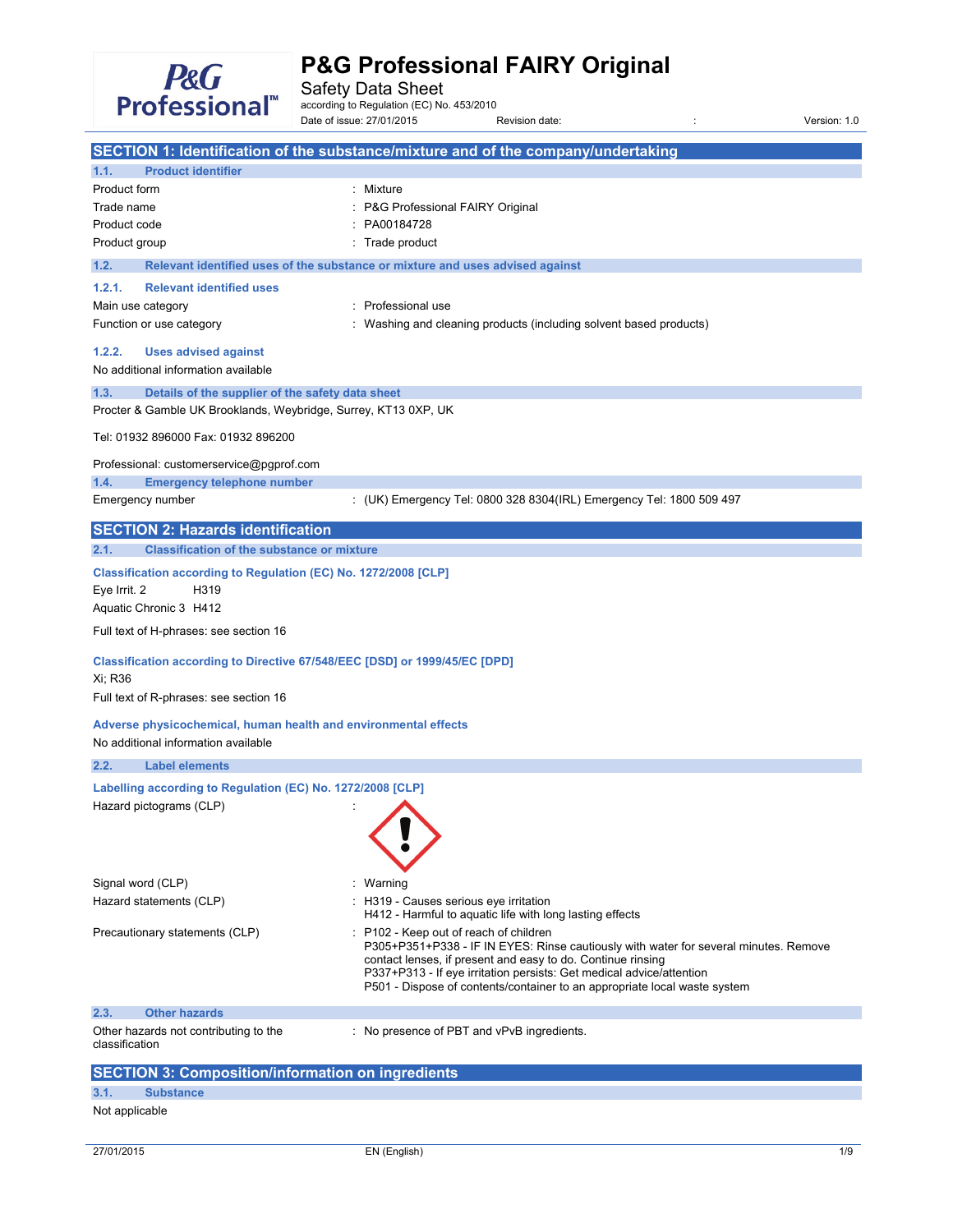## Safety Data Sheet<br>according to Regulation (EC) No. 453/2010

| 3.2.<br><b>Mixture</b>         |                                                                          |               |                                                            |                                                                                                                          |  |
|--------------------------------|--------------------------------------------------------------------------|---------------|------------------------------------------------------------|--------------------------------------------------------------------------------------------------------------------------|--|
| <b>Name</b>                    | <b>Product identifier</b>                                                | $\frac{9}{6}$ | <b>Classification according to</b><br>Directive 67/548/EEC | <b>Classification according to</b><br><b>Regulation (EC) No.</b><br>1272/2008 [CLP]                                      |  |
| Sodium Lauryl Sulphate         | (CAS No) 1231880-35-5<br>(REACH-no) 01-2119582870-31                     | $10 - 20$     | Xn; R22<br>Xi; R41<br>Xi: R38                              | Acute Tox. 4 (Oral), H302<br>Skin Irrit. 2, H315<br>Eye Dam. 1, H318<br>Aquatic Chronic 3, H412                          |  |
| Sodium C12-14 Pareth-3 Sulfate | (CAS No) 68891-38-3<br>(EC no) Polymer                                   | $5 - 10$      | Xi: R41<br>Xi: R38                                         | Skin Irrit. 2. H315<br>Eye Dam. 1, H318<br>Aquatic Chronic 3, H412                                                       |  |
| Lauramine Oxide                | (CAS No) 308062-28-4<br>(EC no) 931-292-6<br>(REACH-no) 01-2119490061-47 | $5 - 10$      | Xn; R22<br>Xi: R41<br>Xi; R38<br>N: R50                    | Acute Tox. 4 (Oral), H302<br>Skin Irrit. 2, H315<br>Eye Dam. 1, H318<br>Aquatic Acute 1, H400<br>Aquatic Chronic 2, H411 |  |
| Sodium C12-14 Alkyl Sulfate    | (CAS No) 85586-07-8<br>(EC no) 287-809-4<br>(REACH-no) 01-2119489463-28  | $1 - 5$       | Xn; R22<br>Xi; R41<br>Xi; R38                              | Acute Tox. 4 (Oral), H302<br>Skin Irrit. 2, H315<br>Eye Dam. 1, H318<br>Aquatic Chronic 3, H412                          |  |

Full text of R- and H-phrases: see section 16

| <b>SECTION 4: First aid measures</b>                                        |                                                                                                                                                                                                 |
|-----------------------------------------------------------------------------|-------------------------------------------------------------------------------------------------------------------------------------------------------------------------------------------------|
| <b>Description of first aid measures</b><br>4.1.                            |                                                                                                                                                                                                 |
| First-aid measures after inhalation                                         | IF INHALED: remove victim to fresh air and keep at rest in a position comfortable for breathing.<br>Call a POISON CENTER or doctor/physician if you feel unwell.                                |
| First-aid measures after skin contact                                       | : IF ON SKIN: Wash with plenty of soap and water. Take off contaminated clothing and wash<br>before reuse. If skin irritation occurs: Get medical advice/attention. Discontinue use of product. |
| First-aid measures after eye contact                                        | IF IN EYES: Rinse cautiously with water for several minutes. Remove contact lenses, if present<br>÷<br>and easy to do. Continue rinsing. Immediately call a POISON CENTER or doctor/physician.  |
| First-aid measures after ingestion                                          | IF SWALLOWED: rinse mouth. Do NOT induce vomiting. Immediately call a POISON CENTER<br>or doctor/physician.                                                                                     |
| 4.2.<br>Most important symptoms and effects, both acute and delayed         |                                                                                                                                                                                                 |
| Symptoms/injuries after inhalation                                          | Coughing. sneezing.                                                                                                                                                                             |
| Symptoms/injuries after skin contact                                        | Redness. Swelling. dryness. Itching.                                                                                                                                                            |
| Symptoms/injuries after eye contact                                         | Severe pain. Redness. Swelling. Blurred vision.                                                                                                                                                 |
| Symptoms/injuries after ingestion                                           | Oral mucosal or gastro-intestinal irritation. Nausea. Vomiting. Excessive secretion. Diarrhea.                                                                                                  |
| 4.3.                                                                        | Indication of any immediate medical attention and special treatment needed                                                                                                                      |
| Refer to section 4.1.                                                       |                                                                                                                                                                                                 |
| <b>SECTION 5: Firefighting measures</b>                                     |                                                                                                                                                                                                 |
| <b>Extinguishing media</b><br>5.1.                                          |                                                                                                                                                                                                 |
| Suitable extinguishing media                                                | : Dry chemical powder, alcohol-resistant foam, carbon dioxide (CO2).                                                                                                                            |
| 5.2.<br>Special hazards arising from the substance or mixture               |                                                                                                                                                                                                 |
| Fire hazard                                                                 | No fire hazard. Non combustible.                                                                                                                                                                |
| <b>Explosion hazard</b>                                                     | Product is not explosive.                                                                                                                                                                       |
| Reactivity                                                                  | No dangerous reactions known.                                                                                                                                                                   |
| 5.3.<br><b>Advice for firefighters</b>                                      |                                                                                                                                                                                                 |
| Firefighting instructions                                                   | No specific firefighting instructions required.                                                                                                                                                 |
| Protection during firefighting                                              | In case of inadequate ventilation wear respiratory protection.                                                                                                                                  |
| <b>SECTION 6: Accidental release measures</b>                               |                                                                                                                                                                                                 |
| 6.1.<br>Personal precautions, protective equipment and emergency procedures |                                                                                                                                                                                                 |
| 6.1.1.<br>For non-emergency personnel                                       |                                                                                                                                                                                                 |
| Protective equipment                                                        | : Wear suitable gloves and eye/face protection.                                                                                                                                                 |
| 6.1.2.<br>For emergency responders                                          |                                                                                                                                                                                                 |
| Protective equipment                                                        | : Wear suitable gloves and eye/face protection.                                                                                                                                                 |
| <b>Environmental precautions</b><br>6.2.                                    |                                                                                                                                                                                                 |
|                                                                             | Consumer products ending up down the drain after use. Prevent soil and water pollution. Prevent spreading in sewers.                                                                            |

#### **6.3. Methods and material for containment and cleaning up**  For containment  $\qquad \qquad : \qquad \qquad$  Scoop absorbed substance into closing containers.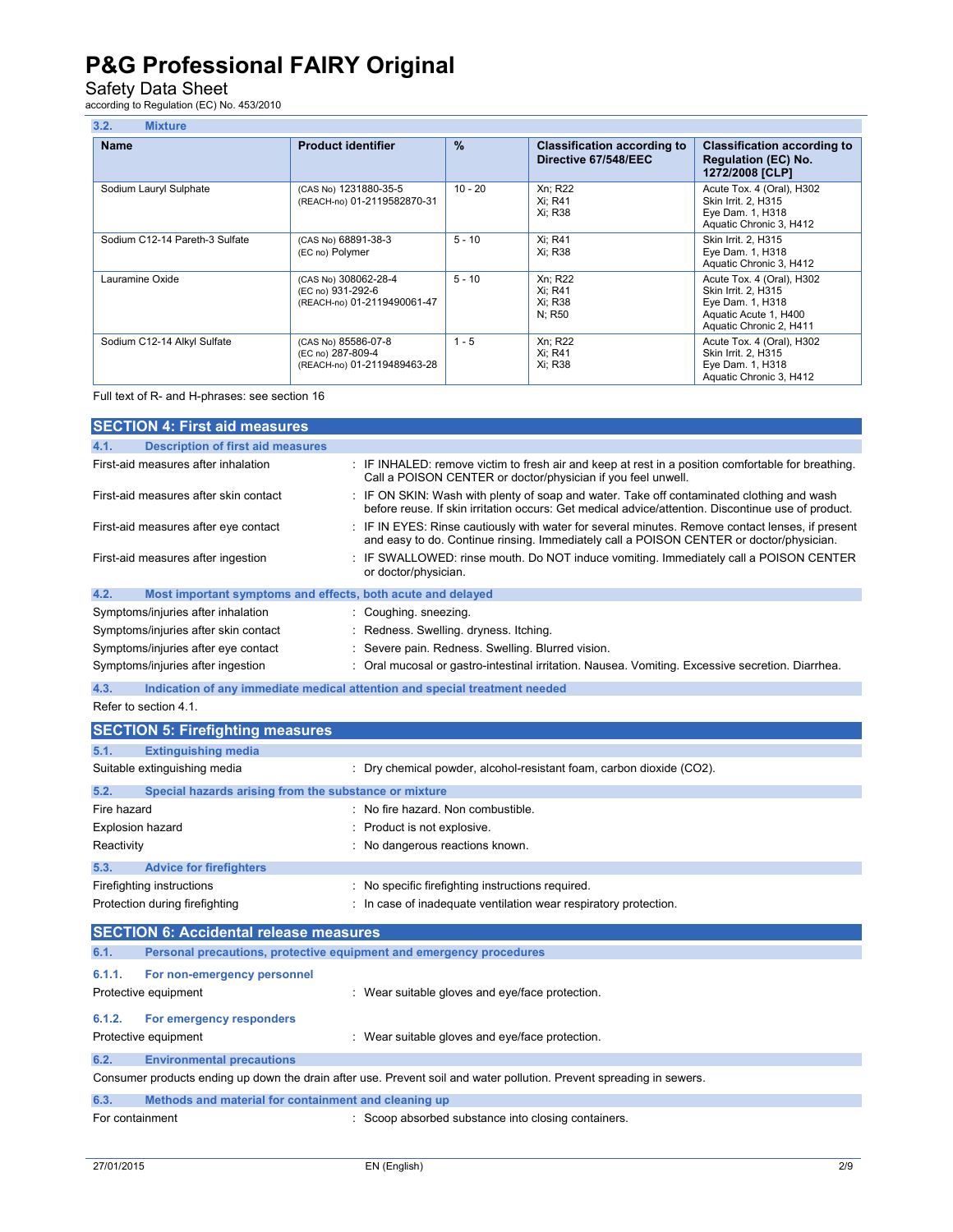### Safety Data Sheet<br>according to Regulation (EC) No. 453/2010

|              | Methods for cleaning up                                      | Small quantities of liquid spill: take up in non-combustible absorbent material and shovel into<br>container for disposal. Large spills: contain released substance, pump into suitable containers.<br>This material and its container must be disposed of in a safe way, and as per local legislation. |
|--------------|--------------------------------------------------------------|---------------------------------------------------------------------------------------------------------------------------------------------------------------------------------------------------------------------------------------------------------------------------------------------------------|
| 6.4.         | <b>Reference to other sections</b>                           |                                                                                                                                                                                                                                                                                                         |
|              | Refer to Sections 8 and 13.                                  |                                                                                                                                                                                                                                                                                                         |
|              | <b>SECTION 7: Handling and storage</b>                       |                                                                                                                                                                                                                                                                                                         |
| 7.1.         | <b>Precautions for safe handling</b>                         |                                                                                                                                                                                                                                                                                                         |
|              | Precautions for safe handling                                | : Avoid contact with eyes. Use personal protective equipment as required. Do not eat, drink or<br>smoke when using this product. Do not handle until all safety precautions have been read and<br>understood.                                                                                           |
| 7.2.         | Conditions for safe storage, including any incompatibilities |                                                                                                                                                                                                                                                                                                         |
|              | Storage conditions                                           | : Store in original container. Refer to section 10.                                                                                                                                                                                                                                                     |
|              | Incompatible products                                        | Refer to section 10.                                                                                                                                                                                                                                                                                    |
|              | Incompatible materials                                       | : Not applicable.                                                                                                                                                                                                                                                                                       |
|              | Prohibitions on mixed storage                                | : Not applicable.                                                                                                                                                                                                                                                                                       |
| Storage area |                                                              | : Store in a cool area. Store in a dry area.                                                                                                                                                                                                                                                            |
| 7.3.         | Specific end use(s)                                          |                                                                                                                                                                                                                                                                                                         |
|              | Refer to section 1.2.                                        |                                                                                                                                                                                                                                                                                                         |

**SECTION 8: Exposure controls/personal protection 8.1. Control parameters** 

**8.1.1. National limit values** 

L

No additional information available

#### **8.1.2. Monitoring procedures: DNELS, PNECS, OEL**

| Lauramine Oxide (308062-28-4)            |                           |     |
|------------------------------------------|---------------------------|-----|
| DNEL/DMEL (Workers)                      |                           |     |
| Long-term - systemic effects, dermal     | 11 mg/kg bodyweight/day   |     |
| Long-term - systemic effects, inhalation | $6.2$ mg/m <sup>3</sup>   |     |
| DNEL/DMEL (General population)           |                           |     |
| Long-term - systemic effects, oral       | 0.44 mg/kg bodyweight/day |     |
| Long-term - systemic effects, inhalation | 1.53 mg/ $m^3$            |     |
| Long-term - systemic effects, dermal     | 5.5 mg/kg bodyweight/day  |     |
| PNEC (Water)                             |                           |     |
| PNEC aqua (freshwater)                   | 0.0335 mg/l               |     |
| PNEC aqua (marine water)                 | 0.00335 mg/l              |     |
| PNEC aqua (intermittent, freshwater)     | 0.0335 mg/l               |     |
| PNEC (Sediment)                          |                           |     |
| PNEC sediment (freshwater)               | 5.24 mg/kg dwt            |     |
| PNEC sediment (marine water)             | $0.524$ mg/kg dwt         |     |
| PNEC (Soil)                              |                           |     |
| PNEC soil                                | 1.02 mg/kg dwt            |     |
| PNEC (STP)                               |                           |     |
| PNEC sewage treatment plant              | 24 mg/l                   |     |
|                                          |                           |     |
| Sodium C12-14 Alkyl Sulfate (85586-07-8) |                           |     |
| DNEL/DMEL (Workers)                      |                           |     |
| Long-term - systemic effects, dermal     | 4060 mg/kg bodyweight/day |     |
| Long-term - systemic effects, inhalation | $285$ mg/m <sup>3</sup>   |     |
| DNEL/DMEL (General population)           |                           |     |
| Long-term - systemic effects, oral       | 24 mg/kg bodyweight/day   |     |
| Long-term - systemic effects, inhalation | $85 \text{ mg/m}^3$       |     |
| Long-term - systemic effects, dermal     | 2440 mg/kg bodyweight/day |     |
| PNEC (Water)                             |                           |     |
| PNEC aqua (freshwater)                   | $0.102$ mg/l              |     |
| PNEC aqua (marine water)                 | $0.01$ mg/l               |     |
| PNEC aqua (intermittent, freshwater)     | $0.036$ mg/l              |     |
| PNEC (Sediment)                          |                           |     |
| PNEC sediment (freshwater)               | 3.58 mg/kg dwt            |     |
| 27/01/2015                               | EN (English)              | 3/9 |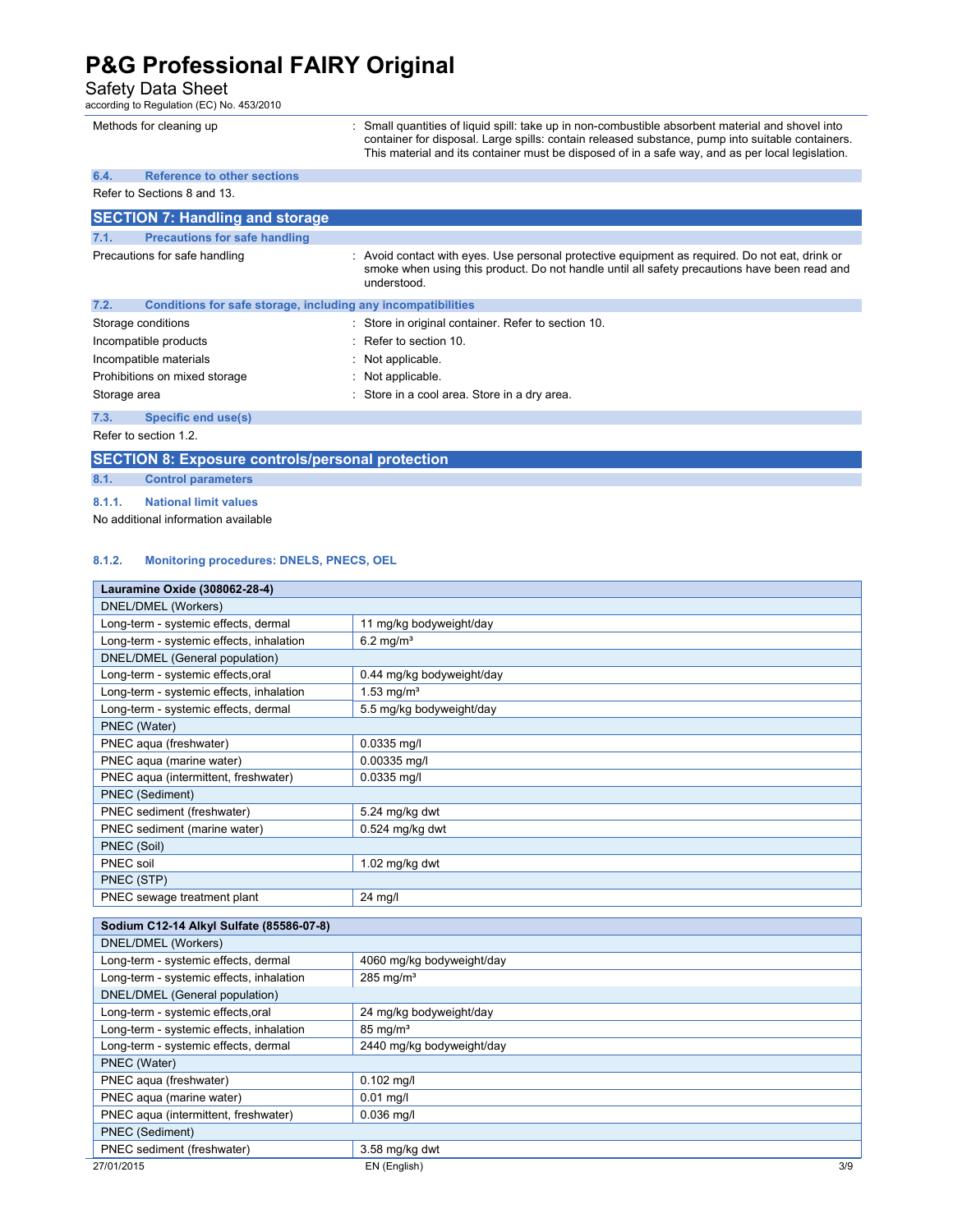### Safety Data Sheet<br>according to Regulation (EC) No. 453/2010

| Sodium C12-14 Alkyl Sulfate (85586-07-8) |                           |
|------------------------------------------|---------------------------|
| PNEC sediment (marine water)             | 0.358 mg/kg dwt           |
| PNEC (Soil)                              |                           |
| PNEC soil                                | 0.654 mg/kg dwt           |
| PNEC (STP)                               |                           |
| PNEC sewage treatment plant              | 1084 mg/l                 |
|                                          |                           |
| Sodium Lauryl Sulphate (1231880-35-5)    |                           |
| DNEL/DMEL (Workers)                      |                           |
| Long-term - systemic effects, dermal     | 4060 mg/kg bodyweight/day |
| Long-term - systemic effects, inhalation | 285 mg/ $m3$              |
| DNEL/DMEL (General population)           |                           |
| Acute - local effects, inhalation        | $>=$ mg/m <sup>3</sup>    |
| Long-term - systemic effects, oral       | 24 mg/kg bodyweight/day   |
| Long-term - systemic effects, inhalation | $85 \text{ mg/m}^3$       |
| Long-term - systemic effects, dermal     | 2440 mg/kg bodyweight/day |
| PNEC (Water)                             |                           |
| PNEC aqua (freshwater)                   | 0.0782 mg/l               |
| PNEC aqua (marine water)                 | 0.00782 mg/l              |
| PNEC aqua (intermittent, freshwater)     | $0.036$ mg/l              |
| PNEC (Sediment)                          |                           |
| PNEC sediment (freshwater)               | 4.52 mg/kg dwt            |
| PNEC sediment (marine water)             | $0.452$ mg/kg dwt         |
| PNEC (Soil)                              |                           |
| PNEC soil                                | 0.86 mg/kg dwt            |
| PNEC (STP)                               |                           |
| PNEC sewage treatment plant              | 1084 mg/l                 |

#### **8.2. Exposure controls**

8.2.1. Appropriate engineering controls : Not applicable.

8.2.2. Personal protective equipment

 Protective personal equipment only required in case of professional use or for large packs (not for household packs). For consumer use please follow recommendation as indicated on the label of the product. Hand protection in the set of the set of the Not applicable.

- Eye protection  $\qquad \qquad : \qquad \text{Wear eye/face protection}.$ Skin and body protection : Not applicable. Respiratory protection in the set of the Not applicable.
- 8.2.3. Environmental exposure controls

Not available

#### **SECTION 9: Physical and chemical properties**

**9.1. Information on basic physical and chemical properties** 

| <b>Property</b>                            | Value               | <b>Unit</b>  | <b>Test method/Notes</b> |
|--------------------------------------------|---------------------|--------------|--------------------------|
| Appearance                                 | Liquid.             |              |                          |
| Physical state                             | Liquid              |              |                          |
| Colour                                     | Coloured.           |              |                          |
| Odour                                      | pleasant (perfume). |              |                          |
| Odour threshold                            | No data available   |              |                          |
| pH                                         | 9.00                |              |                          |
| Melting point                              | No data available   |              |                          |
| Freezing point                             | No data available   |              |                          |
| Boiling point                              | No data available   |              |                          |
| Flash point                                | $95 - 100$          | $^{\circ}$ C |                          |
| Relative evaporation rate (butylacetate=1) | No data available   |              |                          |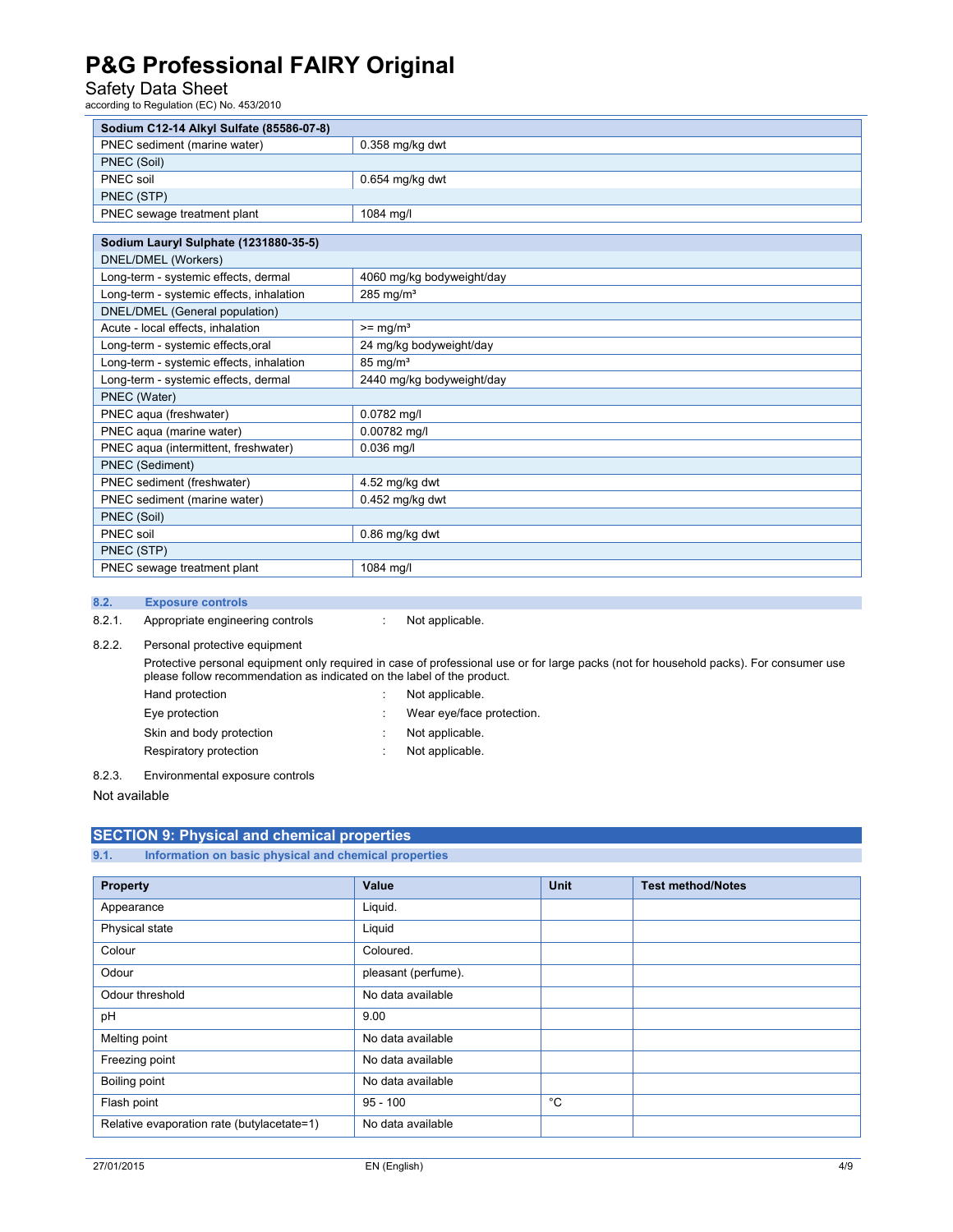### Safety Data Sheet<br>according to Regulation (EC) No. 453/2010

| <b>Property</b>                                                            | Value                                                      | Unit | <b>Test method/Notes</b> |
|----------------------------------------------------------------------------|------------------------------------------------------------|------|--------------------------|
| Flammability (solid, gas)                                                  | No data available                                          |      |                          |
| <b>Explosive limits</b>                                                    | No data available                                          |      |                          |
| Vapour pressure                                                            | No data available                                          |      |                          |
|                                                                            | No data available                                          |      |                          |
| Relative density                                                           |                                                            |      |                          |
| Solubility                                                                 | Soluble in water.                                          |      |                          |
| Log Pow                                                                    | No data available                                          |      |                          |
| Auto-ignition temperature                                                  | No data available                                          |      |                          |
| Decomposition temperature                                                  | No data available                                          |      |                          |
| Viscosity                                                                  | 900                                                        | cP   |                          |
| <b>Explosive properties</b>                                                | No additional information available                        |      |                          |
| Oxidising properties                                                       | No additional information available                        |      |                          |
| 9.2.<br><b>Other information</b>                                           |                                                            |      |                          |
| No additional information available                                        |                                                            |      |                          |
| <b>SECTION 10: Stability and reactivity</b>                                |                                                            |      |                          |
| 10.1.<br><b>Reactivity</b>                                                 |                                                            |      |                          |
| No dangerous reactions known.                                              |                                                            |      |                          |
| 10.2.<br><b>Chemical stability</b>                                         |                                                            |      |                          |
| Stable under normal conditions.                                            |                                                            |      |                          |
| 10.3.<br><b>Possibility of hazardous reactions</b>                         |                                                            |      |                          |
| Refer to section 10.1 on Reactivity.                                       |                                                            |      |                          |
| <b>Conditions to avoid</b><br>10.4.                                        |                                                            |      |                          |
| Not required for normal conditions of use.                                 |                                                            |      |                          |
| 10.5.<br><b>Incompatible materials</b>                                     |                                                            |      |                          |
| Not applicable.                                                            |                                                            |      |                          |
|                                                                            |                                                            |      |                          |
| 10.6.<br><b>Hazardous decomposition products</b><br>None under normal use. |                                                            |      |                          |
| <b>SECTION 11: Toxicological information</b>                               |                                                            |      |                          |
| 11.1.<br>Information on toxicological effects                              |                                                            |      |                          |
| Acute toxicity                                                             | : Not classified                                           |      |                          |
| P&G Professional FAIRY Original                                            |                                                            |      |                          |
| LD50 oral calculated                                                       | > 2000 mg/kg                                               |      |                          |
|                                                                            |                                                            |      |                          |
| Lauramine Oxide (308062-28-4)<br>LD50 oral rat                             | 1064 mg/kg OECD 401                                        |      |                          |
| LD50 dermal rat                                                            | > 2000 mg/kg OECD 402                                      |      |                          |
| ATE CLP (oral)                                                             | 1064 mg/kg bodyweight                                      |      |                          |
| Sodium C12-14 Alkyl Sulfate (85586-07-8)                                   |                                                            |      |                          |
| LD50 oral rat                                                              | 2000 mg/kg EC 440/2008 B.1 bis                             |      |                          |
| LD50 dermal rabbit                                                         | > 500 mg/kg                                                |      |                          |
| ATE CLP (oral)                                                             | 2000 mg/kg bodyweight                                      |      |                          |
| Sodium C12-14 Pareth-3 Sulfate (68891-38-3)                                |                                                            |      |                          |
| LD50 oral rat                                                              | 4100 mg/kg                                                 |      |                          |
| LD50 dermal rat                                                            | 2001 mg/kg                                                 |      |                          |
| ATE CLP (oral)                                                             | 4100 mg/kg bodyweight                                      |      |                          |
| ATE CLP (dermal)                                                           | 2001 mg/kg bodyweight                                      |      |                          |
| Sodium Lauryl Sulphate (1231880-35-5)                                      |                                                            |      |                          |
| LD50 oral rat                                                              | 1063 mg/kg //OECD 401                                      |      |                          |
| LD50 dermal rabbit<br>ATE CLP (oral)                                       | > 500 mg/kg bodyweight //OECD 402<br>1063 mg/kg bodyweight |      |                          |
|                                                                            |                                                            |      |                          |
| Skin corrosion/irritation                                                  | : Not classified<br>pH: 9.00                               |      |                          |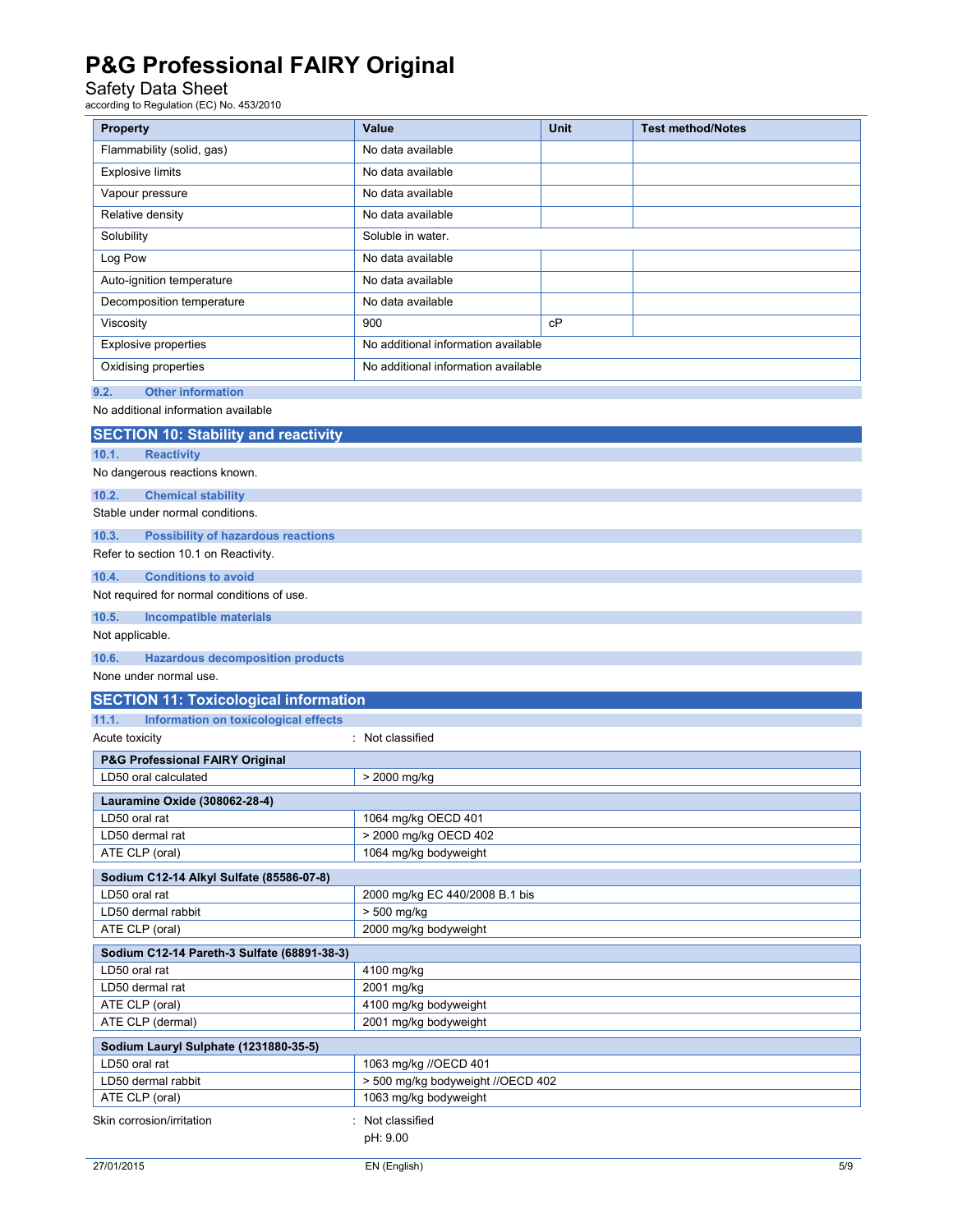## Safety Data Sheet<br>according to Regulation (EC) No. 453/2010

| Serious eye damage/irritation                          | : Causes serious eye irritation.                                                                                                                                                                                                                                                                                                                                                                                                                                                                                                                                                                                                                                                                                                                                                         |
|--------------------------------------------------------|------------------------------------------------------------------------------------------------------------------------------------------------------------------------------------------------------------------------------------------------------------------------------------------------------------------------------------------------------------------------------------------------------------------------------------------------------------------------------------------------------------------------------------------------------------------------------------------------------------------------------------------------------------------------------------------------------------------------------------------------------------------------------------------|
|                                                        | pH: 9.00                                                                                                                                                                                                                                                                                                                                                                                                                                                                                                                                                                                                                                                                                                                                                                                 |
| Respiratory or skin sensitisation                      | : Not classified                                                                                                                                                                                                                                                                                                                                                                                                                                                                                                                                                                                                                                                                                                                                                                         |
| Germ cell mutagenicity                                 | Not classified                                                                                                                                                                                                                                                                                                                                                                                                                                                                                                                                                                                                                                                                                                                                                                           |
| Carcinogenicity                                        | Not classified                                                                                                                                                                                                                                                                                                                                                                                                                                                                                                                                                                                                                                                                                                                                                                           |
| Reproductive toxicity                                  | : Not classified                                                                                                                                                                                                                                                                                                                                                                                                                                                                                                                                                                                                                                                                                                                                                                         |
| Specific target organ toxicity (single exposure)       | : Not classified                                                                                                                                                                                                                                                                                                                                                                                                                                                                                                                                                                                                                                                                                                                                                                         |
| Specific target organ toxicity (repeated<br>exposure)  | : Not classified                                                                                                                                                                                                                                                                                                                                                                                                                                                                                                                                                                                                                                                                                                                                                                         |
| Aspiration hazard                                      | Not classified                                                                                                                                                                                                                                                                                                                                                                                                                                                                                                                                                                                                                                                                                                                                                                           |
| Potential Adverse human health effects and<br>symptoms | : Acute Toxicity: based upon available data of the substances, classification criteria are not met.<br>Carcinogenicity: based upon available data of the substances, classification criteria are not met.<br>Corrosivity: based upon available data of the substances, classification criteria are not met.<br>Irritation: severly irritant to eyes. Mutagenicity: based upon available data of the substances,<br>classification criteria are not met. Repeated Dose Toxicity: based upon available data of the<br>substances, classification criteria are not met. Sensitization: based upon available data of the<br>substances, classification criteria are not met. Toxicity for Reproduction: based upon available<br>data of the substances, classification criteria are not met. |
| Other information                                      | Likely routes of exposure: skin and eye. Information on Effects: refer to section 4.                                                                                                                                                                                                                                                                                                                                                                                                                                                                                                                                                                                                                                                                                                     |

#### **SECTION 12: Ecological information**

| 12.1. | <b>Toxicity</b>   |                                                                                                                                                                                                                       |
|-------|-------------------|-----------------------------------------------------------------------------------------------------------------------------------------------------------------------------------------------------------------------|
|       | Ecology - general | No known adverse effects on the functioning of water treatment plants under normal use<br>conditions as recommended. Harmful to aquatic organisms, may cause long-term adverse<br>effects in the aquatic environment. |

| Lauramine Oxide (308062-28-4)            |                                                        |  |
|------------------------------------------|--------------------------------------------------------|--|
| LC50 fishes 1                            | 2.67 mg/l Pimephales promelas                          |  |
| EC50 Daphnia 1                           | 3.1 mg/l OECD 202; Daphnia magna                       |  |
| ErC50 (algae)                            | 0.266 mg/l //OECD 201; Pseudokirchneriella subcapitata |  |
| NOEC (chronic)                           | 24 mg/l EC10; Pseudomonas putida                       |  |
| NOEC chronic fish                        | 0.42 mg/l //US EPA OPPTS 850.1500; Pimephales promelas |  |
| NOEC chronic crustacea                   | 0.7 mg/l //OECD 211; Daphnia magna                     |  |
| NOEC chronic algae                       | 0.078 mg/l //OECD 201; Pseudokirchneriella subcapitata |  |
| Sodium C12-14 Alkyl Sulfate (85586-07-8) |                                                        |  |
| LC50 fishes 1                            | 3.6 mg/l OECD 203; Oncorhynchus mykiss                 |  |
| LC50 other aquatic organisms 1           | 3000 mg/l DIN 38412; Pseudomonas putida                |  |
| EC50 Daphnia 1                           | 4.7 mg/l EC 440/2008 C.2; Daphnia magna                |  |
| ErC50 (algae)                            | > 20 mg/l EC 440/2008 C.3; Desmodesmus subspicatus     |  |
| NOEC chronic fish                        | 0.11 mg/l //OECD 210; Pimephales promelas              |  |
| NOEC chronic crustacea                   | 0.14 mg/l OECD 211; Daphnia magna                      |  |
| Sodium Lauryl Sulphate (1231880-35-5)    |                                                        |  |
| LC50 fishes 1                            | 3.6 mg/l OECD 203; Oncorhynchus mykiss                 |  |
| EC50 Daphnia 1                           | 4.7 mg/l Daphnia magna                                 |  |
| ErC50 (algae)                            | > 20 mg/l EC 440/2008 C.3; Scenedesmus subspicatus     |  |
| NOEC (chronic)                           | 1083.85 mg/l DIN 38412; Pseudomonas putida             |  |
| NOEC chronic fish                        | 0.11 mg/l //OECD 210; Pimephales promelas              |  |
| NOEC chronic crustacea                   | 0.14 mg/l OECD 202; Daphnia magna                      |  |
| NOEC chronic algae                       | 0.6 mg/l EC 440/2008 C.3; Scenedesmus subspicatus      |  |

#### **12.2. Persistence and degradability**

| Lauramine Oxide (308062-28-4)            |                   |  |
|------------------------------------------|-------------------|--|
| Persistence and degradability            | Biodegradable.    |  |
| Biodegradation                           | 90 % OECD 301 B   |  |
| Sodium C12-14 Alkyl Sulfate (85586-07-8) |                   |  |
| Persistence and degradability            | Biodegradable.    |  |
| Biodegradation                           | 75.7 % OECD 301 B |  |
| Sodium Lauryl Sulphate (1231880-35-5)    |                   |  |
| Biodegradation                           | 95.3 % OECD 301 E |  |
|                                          |                   |  |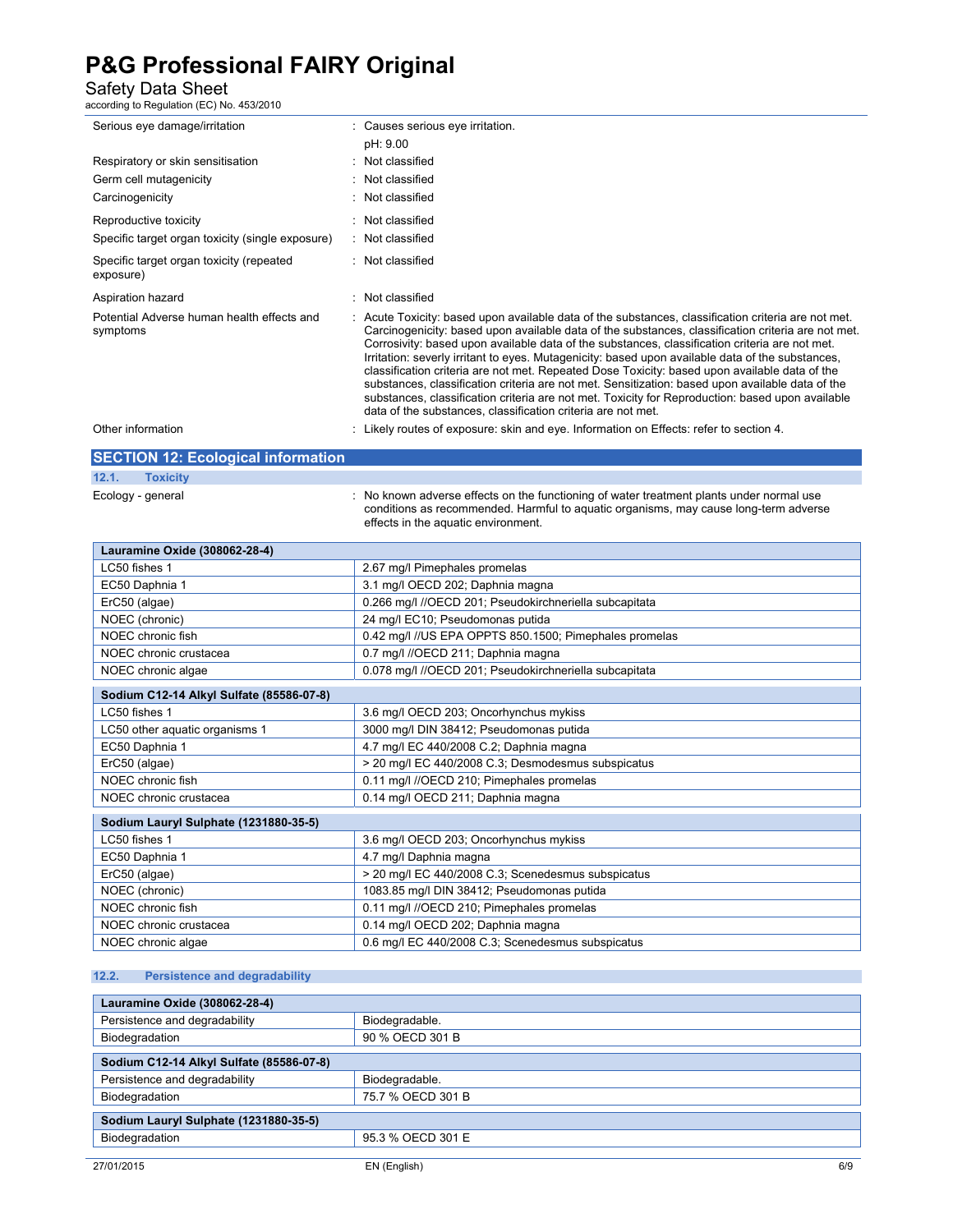Safety Data Sheet<br>according to Regulation (EC) No. 453/2010

| 12.3.<br><b>Bioaccumulative potential</b>          |                                                                                                                                                                                 |  |  |  |  |
|----------------------------------------------------|---------------------------------------------------------------------------------------------------------------------------------------------------------------------------------|--|--|--|--|
| Lauramine Oxide (308062-28-4)                      |                                                                                                                                                                                 |  |  |  |  |
| Log Pow                                            | < 2.7                                                                                                                                                                           |  |  |  |  |
| Bioaccumulative potential                          | Not expected to bioaccumulate due to the low log Kow (log Kow < 4).                                                                                                             |  |  |  |  |
| Sodium C12-14 Alkyl Sulfate (85586-07-8)           |                                                                                                                                                                                 |  |  |  |  |
| Log Pow                                            | < - 2.42 OECD 107; 20 °C                                                                                                                                                        |  |  |  |  |
| Bioaccumulative potential                          | Not expected to bioaccumulate due to the low log Kow (log Kow $<$ 4).                                                                                                           |  |  |  |  |
| Sodium Lauryl Sulphate (1231880-35-5)              |                                                                                                                                                                                 |  |  |  |  |
| Log Pow                                            | 1.9                                                                                                                                                                             |  |  |  |  |
| Bioaccumulative potential                          | Not expected to bioaccumulate due to the low log Kow (log Kow $<$ 4).                                                                                                           |  |  |  |  |
| 12.4.<br><b>Mobility in soil</b>                   |                                                                                                                                                                                 |  |  |  |  |
| Lauramine Oxide (308062-28-4)                      |                                                                                                                                                                                 |  |  |  |  |
| Mobility in soil                                   | 307 OECD 106; 23.6 °C                                                                                                                                                           |  |  |  |  |
| Sodium C12-14 Alkyl Sulfate (85586-07-8)           |                                                                                                                                                                                 |  |  |  |  |
| Mobility in soil                                   | 316                                                                                                                                                                             |  |  |  |  |
| Sodium Lauryl Sulphate (1231880-35-5)              |                                                                                                                                                                                 |  |  |  |  |
| Mobility in soil                                   | 608 - 642 25 $^{\circ}$ C                                                                                                                                                       |  |  |  |  |
| 12.5.<br><b>Results of PBT and vPvB assessment</b> |                                                                                                                                                                                 |  |  |  |  |
| <b>P&amp;G Professional FAIRY Original</b>         |                                                                                                                                                                                 |  |  |  |  |
| Results of PBT assessment                          | No presence of PBT and vPvB ingredients                                                                                                                                         |  |  |  |  |
| Component                                          |                                                                                                                                                                                 |  |  |  |  |
| Alcohol (64-17-5)                                  | This substance/mixture does not meet the PBT criteria of REACH requlation, annex XIII<br>This substance/mixture does not meet the vPvB criteria of REACH regulation, annex XIII |  |  |  |  |
| Sodium Hydroxide (1310-73-2)                       | PBT: not relevant - no registration required<br>vPvB: not relevant - no registration required                                                                                   |  |  |  |  |
| Lauramine Oxide (308062-28-4)                      | This substance/mixture does not meet the PBT criteria of REACH regulation, annex XIII<br>This substance/mixture does not meet the vPvB criteria of REACH regulation, annex XIII |  |  |  |  |
| Sodium C12-14 Alkyl Sulfate (85586-07-8)           | This substance/mixture does not meet the PBT criteria of REACH regulation, annex XIII<br>This substance/mixture does not meet the vPvB criteria of REACH regulation, annex XIII |  |  |  |  |
| 2-Propylheptanol ethoxylated (160875-66-1)         | This substance/mixture does not meet the PBT criteria of REACH requlation, annex XIII<br>This substance/mixture does not meet the vPvB criteria of REACH regulation, annex XIII |  |  |  |  |
| Sodium Lauryl Sulphate (1231880-35-5)              | This substance/mixture does not meet the PBT criteria of REACH requlation, annex XIII<br>This substance/mixture does not meet the vPvB criteria of REACH regulation, annex XIII |  |  |  |  |
| 12.6.<br><b>Other adverse effects</b>              |                                                                                                                                                                                 |  |  |  |  |

Other information  $\qquad \qquad$ : No other effects known.

|         | <b>SECTION 13: Disposal considerations</b> |                                                                                                                                                                                                                                                                                                                                                                                                                                                                                                    |  |  |  |  |  |  |
|---------|--------------------------------------------|----------------------------------------------------------------------------------------------------------------------------------------------------------------------------------------------------------------------------------------------------------------------------------------------------------------------------------------------------------------------------------------------------------------------------------------------------------------------------------------------------|--|--|--|--|--|--|
| 13.1.   | Waste treatment methods                    |                                                                                                                                                                                                                                                                                                                                                                                                                                                                                                    |  |  |  |  |  |  |
| 13.1.1. | Regional legislation (waste)               | : Disposal must be done according to official regulations.                                                                                                                                                                                                                                                                                                                                                                                                                                         |  |  |  |  |  |  |
| 13.1.2  | Disposal recommendations                   | : The waste codes/waste designations below are in accordance with EWC. Waste<br>must be delivered to an approved waste disposal company. The waste is to be kept<br>separate from other types of waste until its disposal. Do not throw waste product into<br>the sewer. Where possible recycling is preferred to disposal or incineration.<br>. For handling waste, see measures described in section 7. Empty, uncleaned<br>packaging need the same disposal considerations as filled packaging. |  |  |  |  |  |  |
| 13.1.3  | EURAL Waste code product                   | $: 200129$ - detergents containing dangerous substances<br>15 01 10* - packaging containing residues of or contaminated by dangerous<br>substances                                                                                                                                                                                                                                                                                                                                                 |  |  |  |  |  |  |

|                | <b>SECTION 14: Transport information</b> |  |  |  |
|----------------|------------------------------------------|--|--|--|
| 14.1.          | <b>UN</b> number                         |  |  |  |
| Not applicable |                                          |  |  |  |
| 14.2.          | UN proper shipping name                  |  |  |  |
| Not applicable |                                          |  |  |  |
| 14.3.          | <b>Transport hazard class(es)</b>        |  |  |  |
| Not applicable |                                          |  |  |  |
|                |                                          |  |  |  |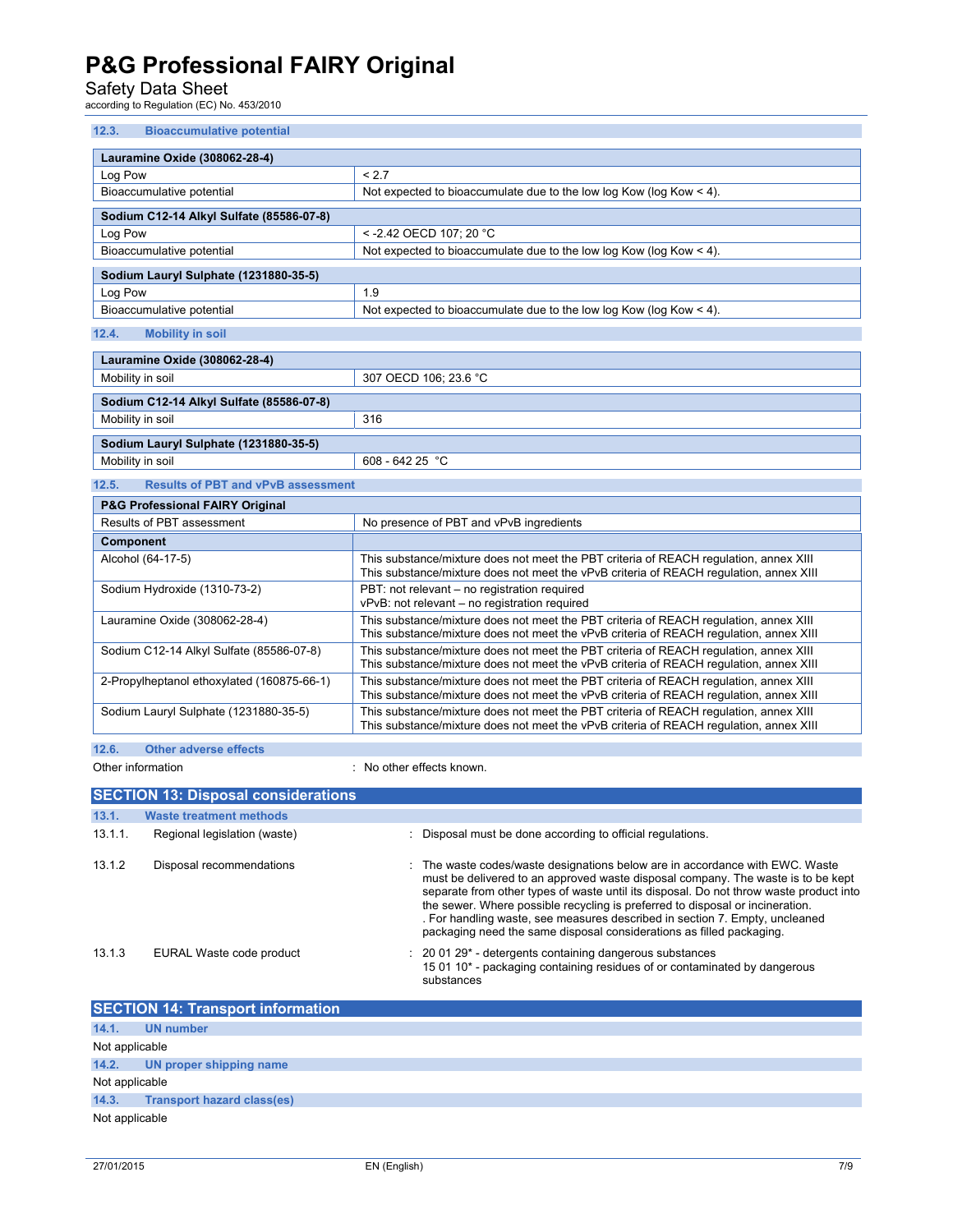### Safety Data Sheet<br>according to Regulation (EC) No. 453/2010

| 14.4.<br><b>Packing group</b>                                                     |                                          |                                                                                                                                                                                                                                                                                                                                                                                               |
|-----------------------------------------------------------------------------------|------------------------------------------|-----------------------------------------------------------------------------------------------------------------------------------------------------------------------------------------------------------------------------------------------------------------------------------------------------------------------------------------------------------------------------------------------|
| Not applicable                                                                    |                                          |                                                                                                                                                                                                                                                                                                                                                                                               |
| 14.5.<br><b>Environmental hazards</b>                                             |                                          |                                                                                                                                                                                                                                                                                                                                                                                               |
| Not applicable                                                                    |                                          |                                                                                                                                                                                                                                                                                                                                                                                               |
| 14.6.<br><b>Special precautions for user</b>                                      |                                          |                                                                                                                                                                                                                                                                                                                                                                                               |
| Not applicable                                                                    |                                          |                                                                                                                                                                                                                                                                                                                                                                                               |
| 14.7.<br>Transport in bulk according to Annex II of MARPOL 73/78 and the IBC Code |                                          |                                                                                                                                                                                                                                                                                                                                                                                               |
| Not applicable                                                                    |                                          |                                                                                                                                                                                                                                                                                                                                                                                               |
|                                                                                   |                                          |                                                                                                                                                                                                                                                                                                                                                                                               |
| <b>SECTION 15: Regulatory information</b>                                         |                                          |                                                                                                                                                                                                                                                                                                                                                                                               |
| Ingredient label                                                                  | Phenoxvethanol. Perfumes.                | 15-30% Anionic surfactants; 5-15% Non-ionic surfactants; Methylisothiazolinone,                                                                                                                                                                                                                                                                                                               |
| 15.1.                                                                             |                                          | Safety, health and environmental regulations/legislation specific for the substance or mixture                                                                                                                                                                                                                                                                                                |
| <b>EU-Regulations</b><br>15.1.1.                                                  |                                          |                                                                                                                                                                                                                                                                                                                                                                                               |
| No REACH Annex XVII restrictions                                                  |                                          |                                                                                                                                                                                                                                                                                                                                                                                               |
| Contains no substance on the REACH candidate list                                 |                                          |                                                                                                                                                                                                                                                                                                                                                                                               |
| CESIO recommendations                                                             |                                          | The surfactant(s) contained in this preparation complies (comply) with the biodegradability criteria<br>as laid down in Regulation (EC) No.648/2004 on detergents. Data to support this assertion are<br>held at the disposal of the competent authorities of the Member States and will be made<br>available to them, at their direct request or at the request of a detergent manufacturer. |
| 15.1.2.<br><b>National regulations</b><br>No additional information available     |                                          |                                                                                                                                                                                                                                                                                                                                                                                               |
| 15.2.<br><b>Chemical safety assessment</b>                                        |                                          |                                                                                                                                                                                                                                                                                                                                                                                               |
| No chemical safety assessment has been carried out                                |                                          |                                                                                                                                                                                                                                                                                                                                                                                               |
|                                                                                   |                                          |                                                                                                                                                                                                                                                                                                                                                                                               |
| <b>SECTION 16: Other information</b>                                              |                                          |                                                                                                                                                                                                                                                                                                                                                                                               |
| 16.1.<br><b>Indication of changes</b>                                             |                                          |                                                                                                                                                                                                                                                                                                                                                                                               |
| Indication of changes                                                             | : Not applicable                         |                                                                                                                                                                                                                                                                                                                                                                                               |
| 16.2.<br><b>Abbreviations and acronyms</b>                                        |                                          |                                                                                                                                                                                                                                                                                                                                                                                               |
| No additional information available                                               |                                          |                                                                                                                                                                                                                                                                                                                                                                                               |
|                                                                                   |                                          |                                                                                                                                                                                                                                                                                                                                                                                               |
| 16.3.                                                                             |                                          | Classification and procedure used to derive the classification for mixtures according to Regulation (EC) 1272/2008 [CLP]                                                                                                                                                                                                                                                                      |
| Classification according to Regulation (EC) No. 1272/2008 [CLP]                   |                                          | classification procedure                                                                                                                                                                                                                                                                                                                                                                      |
|                                                                                   |                                          |                                                                                                                                                                                                                                                                                                                                                                                               |
| Eye Irrit. 2                                                                      |                                          | On basis of test data                                                                                                                                                                                                                                                                                                                                                                         |
| Aquatic Chronic 3                                                                 |                                          | Calculation method                                                                                                                                                                                                                                                                                                                                                                            |
| 16.4.                                                                             |                                          | Relevant R-phrases and/or H-statements (number and full text) for mixture and substances                                                                                                                                                                                                                                                                                                      |
| Acute Tox. 4 (Oral)                                                               | Acute toxicity (oral), Category 4        |                                                                                                                                                                                                                                                                                                                                                                                               |
| Aquatic Acute 1                                                                   |                                          | Hazardous to the aquatic environment - AcuteHazard, Category 1                                                                                                                                                                                                                                                                                                                                |
| Aquatic Chronic 2                                                                 |                                          | Hazardous to the aquatic environment - Chronic Hazard, Category 2                                                                                                                                                                                                                                                                                                                             |
| Aquatic Chronic 3                                                                 |                                          | Hazardous to the aquatic environment - Chronic Hazard, Category 3                                                                                                                                                                                                                                                                                                                             |
| Eye Dam. 1                                                                        |                                          | Serious eye damage/eye irritation, Category 1                                                                                                                                                                                                                                                                                                                                                 |
| Eye Irrit. 2                                                                      |                                          | Serious eye damage/eye irritation, Category 2                                                                                                                                                                                                                                                                                                                                                 |
| Skin Irrit. 2                                                                     | Skin corrosion/irritation, Category 2    |                                                                                                                                                                                                                                                                                                                                                                                               |
| H302                                                                              | Harmful if swallowed                     |                                                                                                                                                                                                                                                                                                                                                                                               |
| H315                                                                              | Causes skin irritation                   |                                                                                                                                                                                                                                                                                                                                                                                               |
| H318                                                                              | Causes serious eye damage                |                                                                                                                                                                                                                                                                                                                                                                                               |
| H319                                                                              | Causes serious eye irritation            |                                                                                                                                                                                                                                                                                                                                                                                               |
| H400                                                                              | Very toxic to aquatic life               |                                                                                                                                                                                                                                                                                                                                                                                               |
| H411                                                                              |                                          | Toxic to aquatic life with long lasting effects                                                                                                                                                                                                                                                                                                                                               |
| H412                                                                              |                                          | Harmful to aquatic life with long lasting effects                                                                                                                                                                                                                                                                                                                                             |
| R <sub>22</sub>                                                                   | Harmful if swallowed                     |                                                                                                                                                                                                                                                                                                                                                                                               |
| R36<br><b>R38</b>                                                                 | Irritating to eyes<br>Irritating to skin |                                                                                                                                                                                                                                                                                                                                                                                               |
| R41                                                                               | Risk of serious damage to eyes           |                                                                                                                                                                                                                                                                                                                                                                                               |
| <b>R50</b>                                                                        | Very toxic to aquatic organisms          |                                                                                                                                                                                                                                                                                                                                                                                               |
| ${\sf N}$                                                                         | Dangerous for the environment            |                                                                                                                                                                                                                                                                                                                                                                                               |